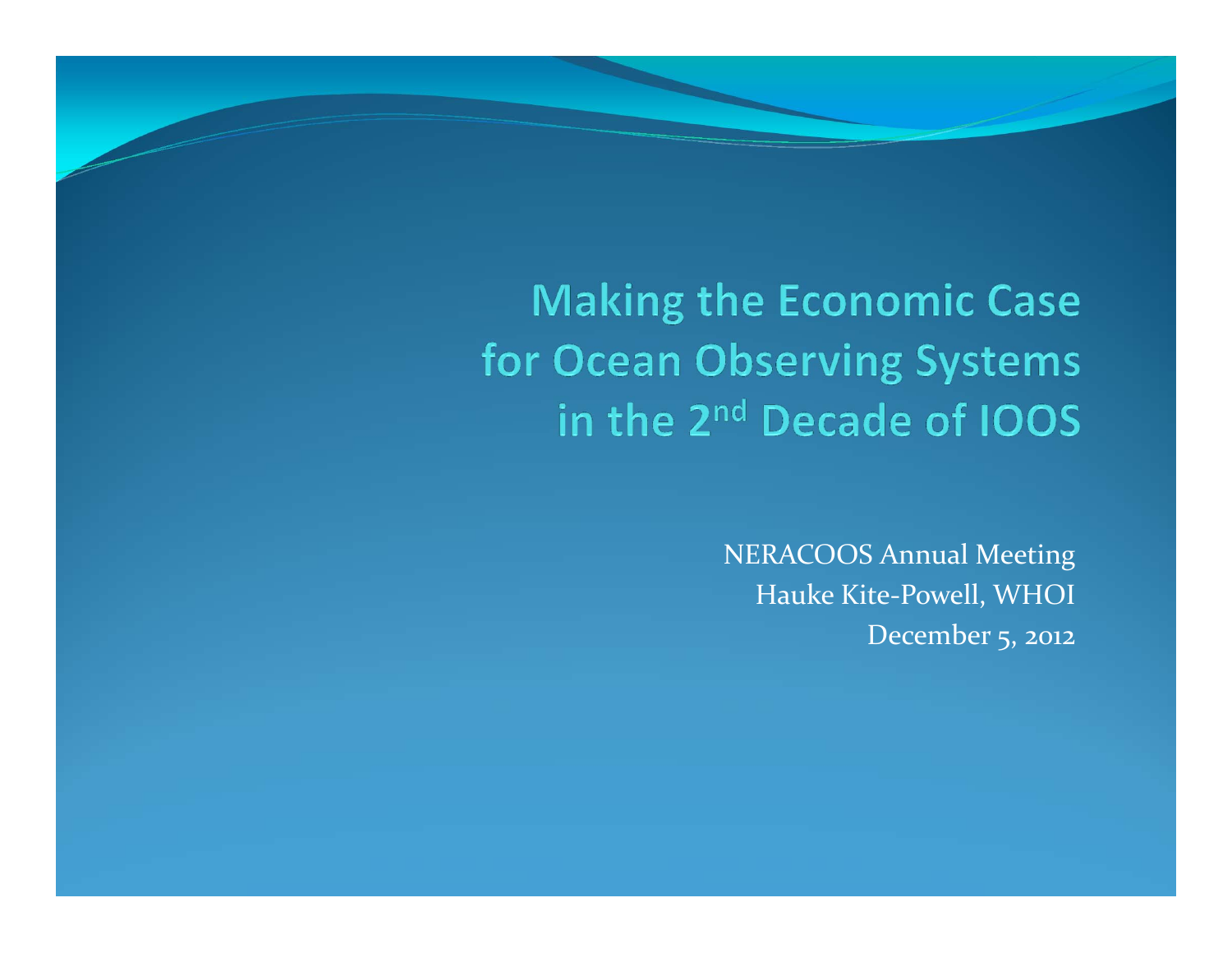

# IOOS and Economics?!?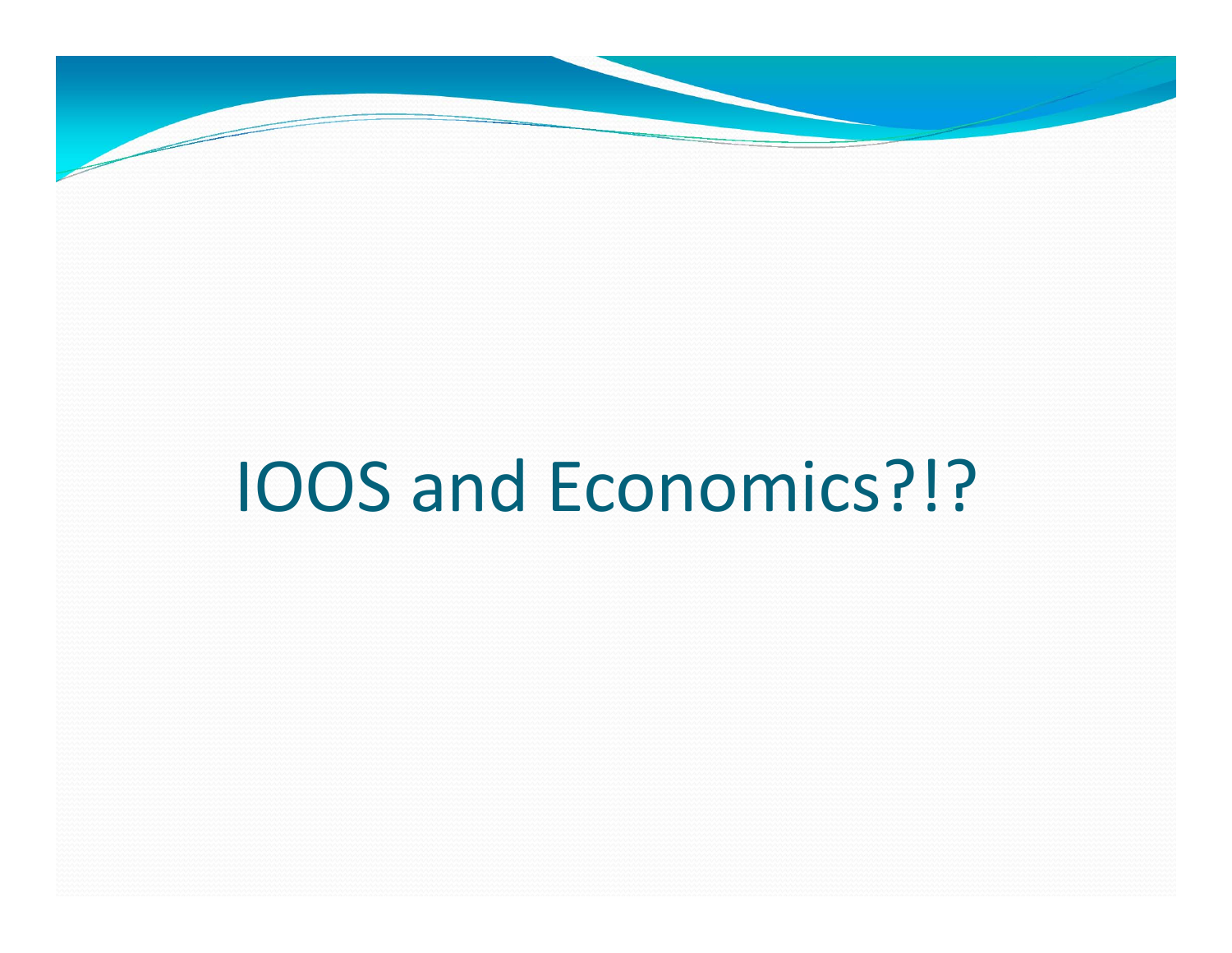# IOOS

"The U.S. Integrated Ocean Observing System (IOOS®) is a coordinated national, international, regional and local network of observations, modeling, data managemen<sup>t</sup> and communications that provides the knowledge needed by society to protect life and property, to sustain a growing economic vitality, to safeguard ecosystems, and to advance quality of life for all people."

- 0 • ocean observation data & models
- 0 supports real-time decision making
- 0 governance framework for <sup>a</sup> federal/regional partnership
- 0 essential data and techniques/methodologies for monitoring and predicting
- 0 data standards for interoperability on diverse systems
- 0 broad set of public and private stakeholder communities

IOOS Summit Declaration 2012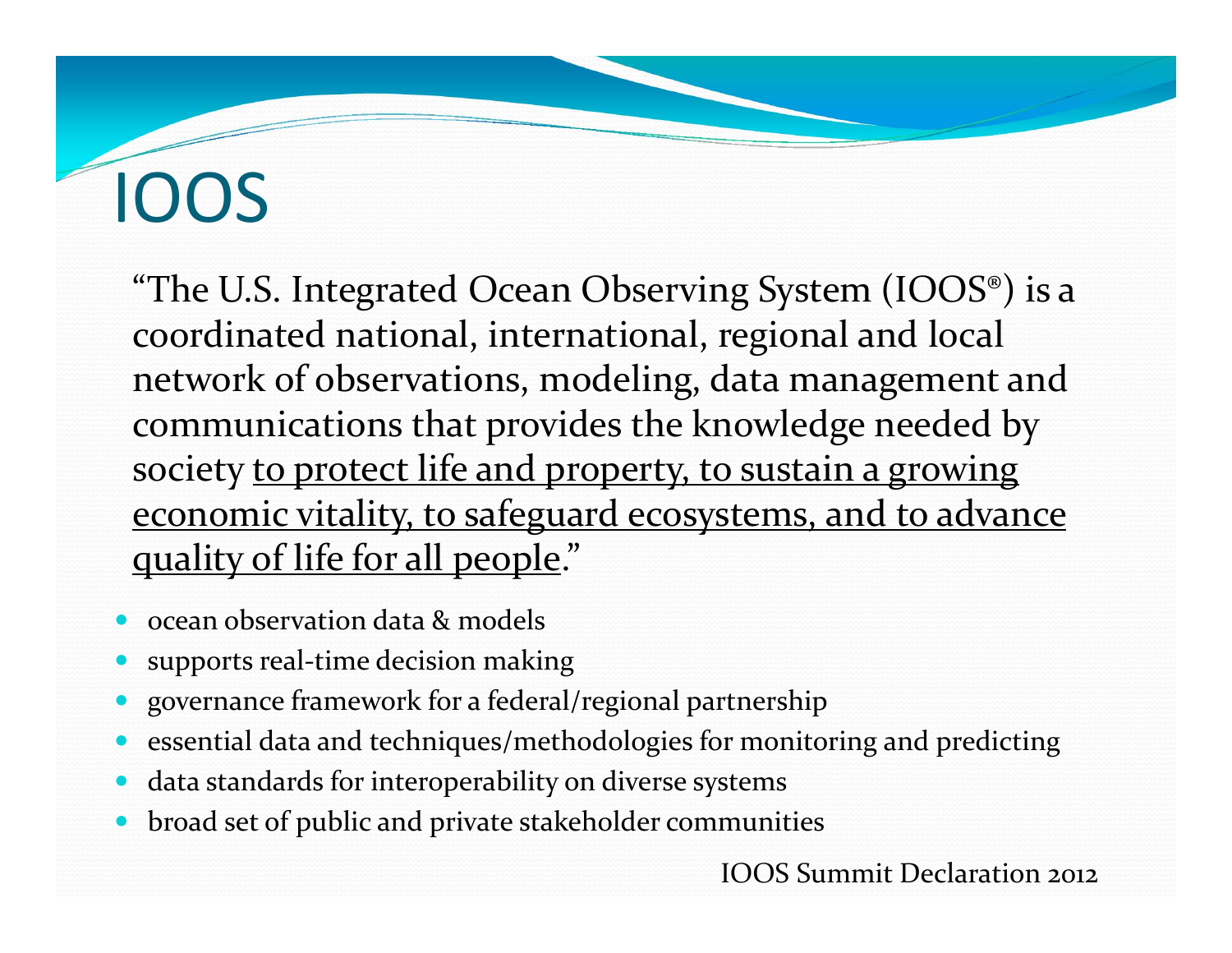#### Economics

The study of production, distribution, and consumption of goods and services (in the context of scarcity)

- • behavior of basic elements of theeconomy, including individual agents and markets, and their interactions (microeconomics)
- entire economies, unemployment, inflation, economic growth, and monetary and fiscal policy (macroeconomics)

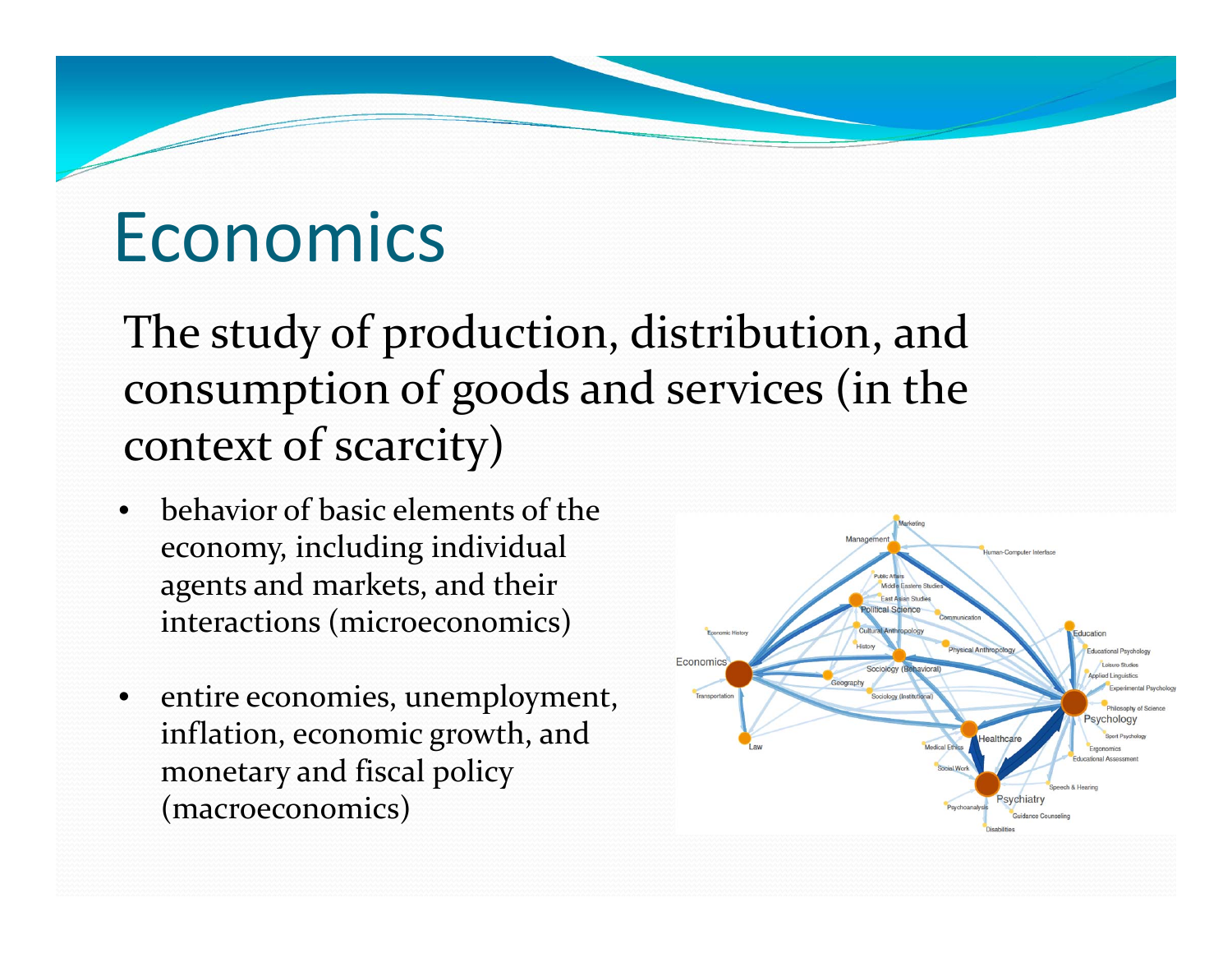#### IOOS Context

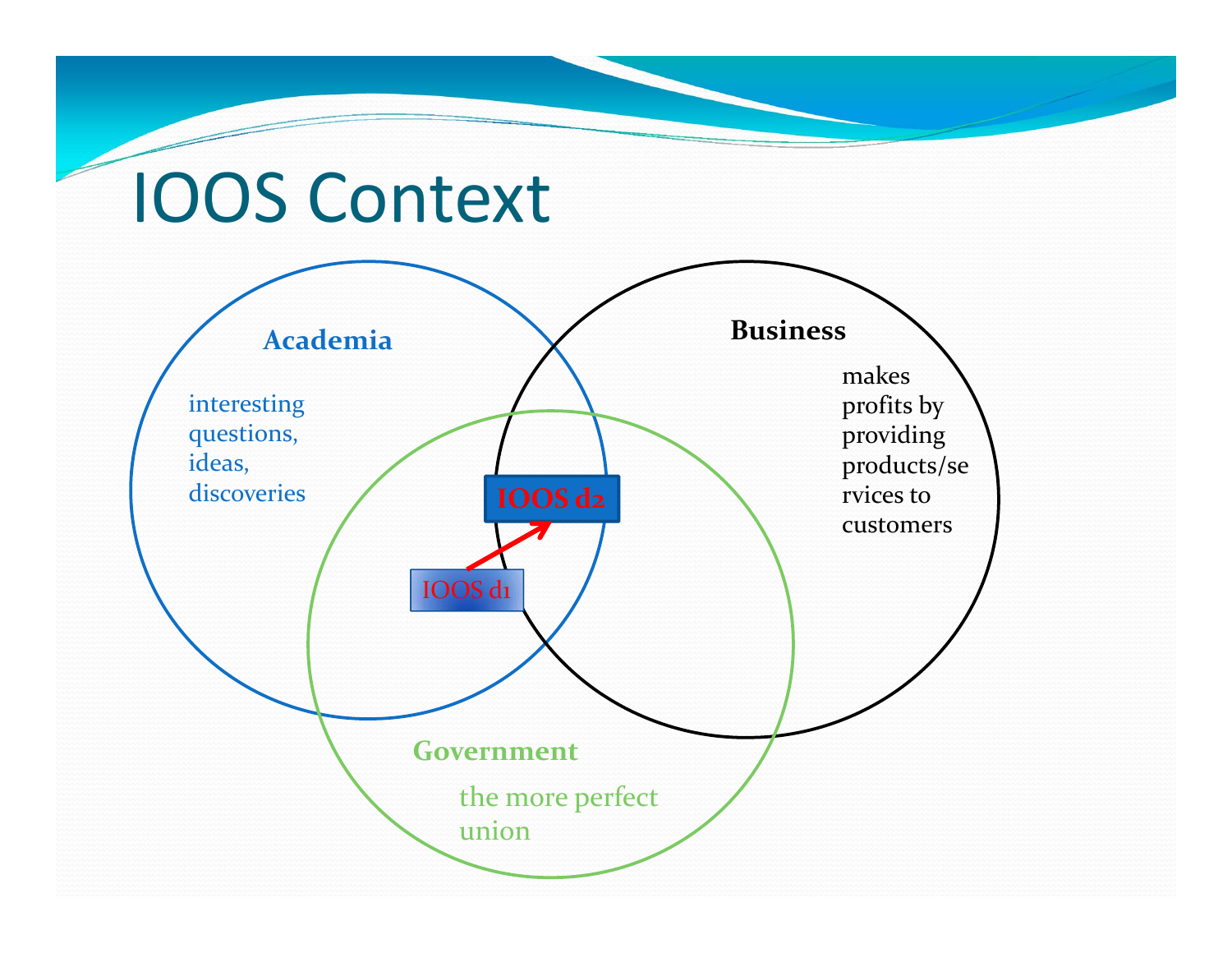# IOOS Decade 1

- Government funding, with societal goals
- Academic institutions at the core of regional associations (e.g. 50 $\%$ of NERACOOS board)
- …and impressive results! at NERACOOSand in other regions

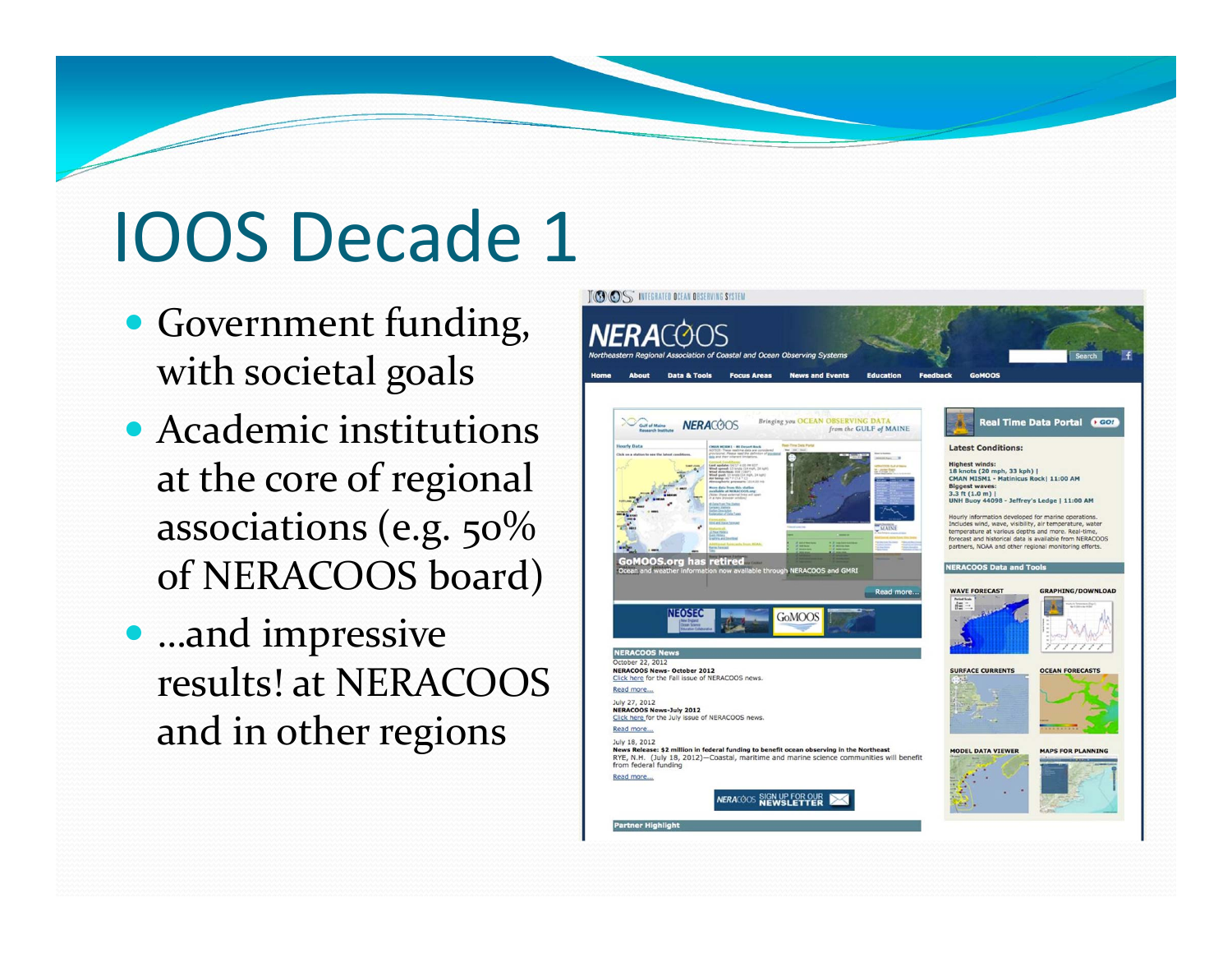## What's next for IOOS?

- There's more to be done…from the <sup>2012</sup> IOOS Summit Declaration:
	- "All IOOS components currently under-observe their target phenomena."
	- "IOOS will incorporate emerging technologies as <sup>a</sup> standard operating procedure…"
	- "Improved and more sophisticated models will better exploit IOOS observations…"
- BUT…sustained federal funding looks challenging.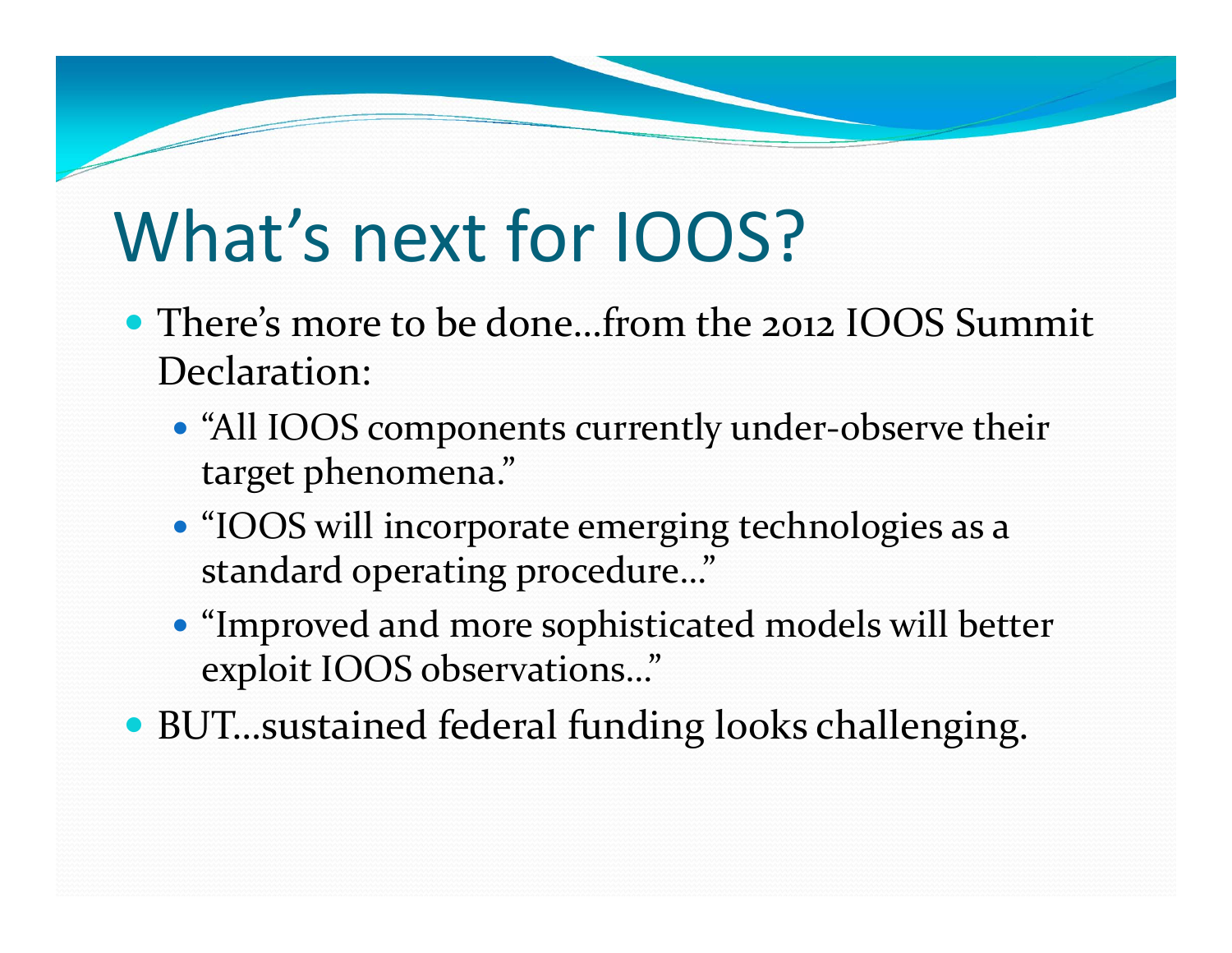### IOOS Summit Declaration 2012

- "We are delivering real value to the American public and foresee even greater contributions in the coming decades."
- "Federal suppor<sup>t</sup> has been and will continue to be critical to the success of IOOS."
- **"New approaches to product development and distribution need to consider <sup>a</sup> broadening of funding support, additional funding sources, and innovative public‐private partnerships."**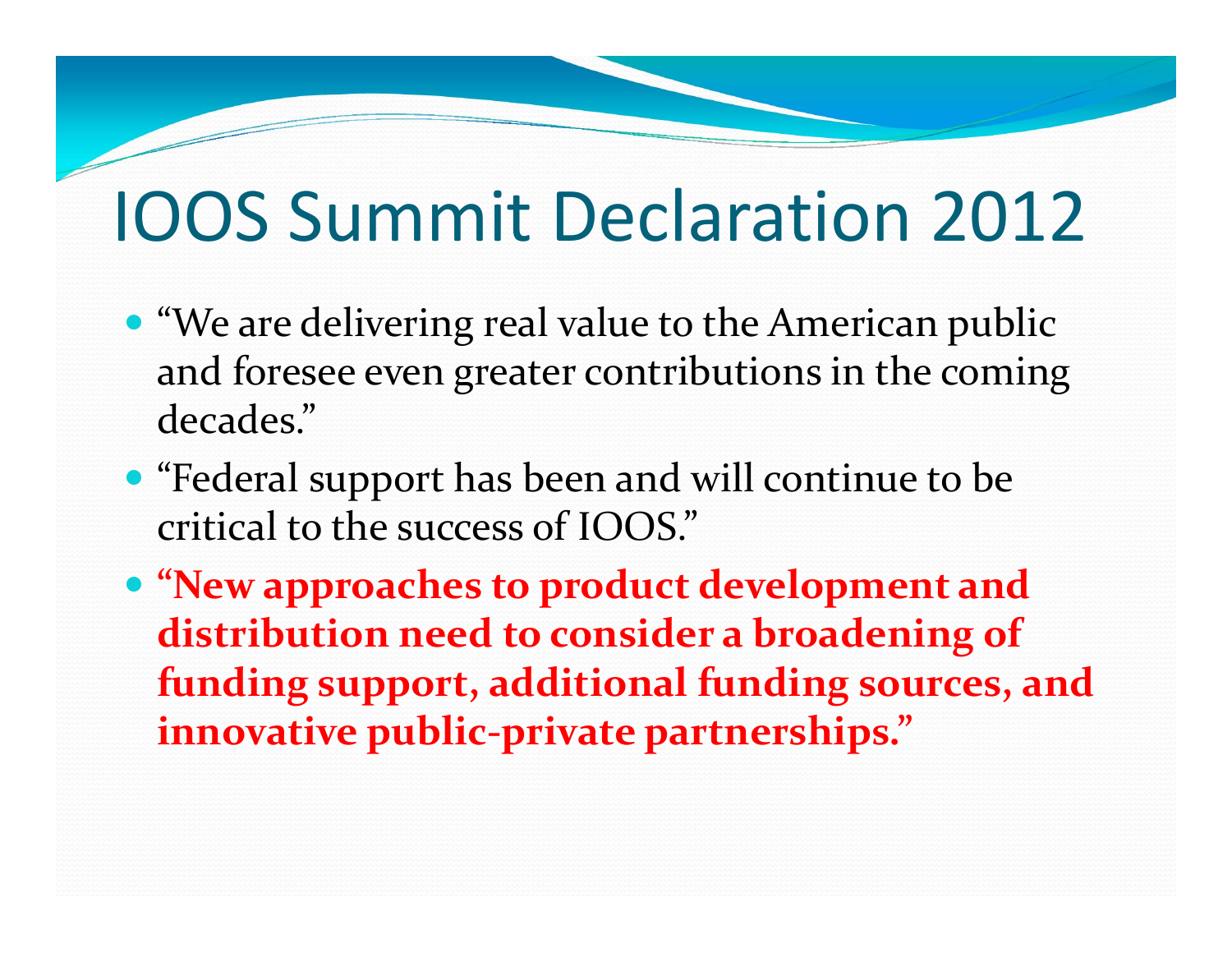## What does this mean?

- An even greater focus on customers
- Basing investments on expected returns (value generated, \$\$)
- An operating model and framework for public-private and non‐profit/for‐profit partnerships
- A governance structure to support all this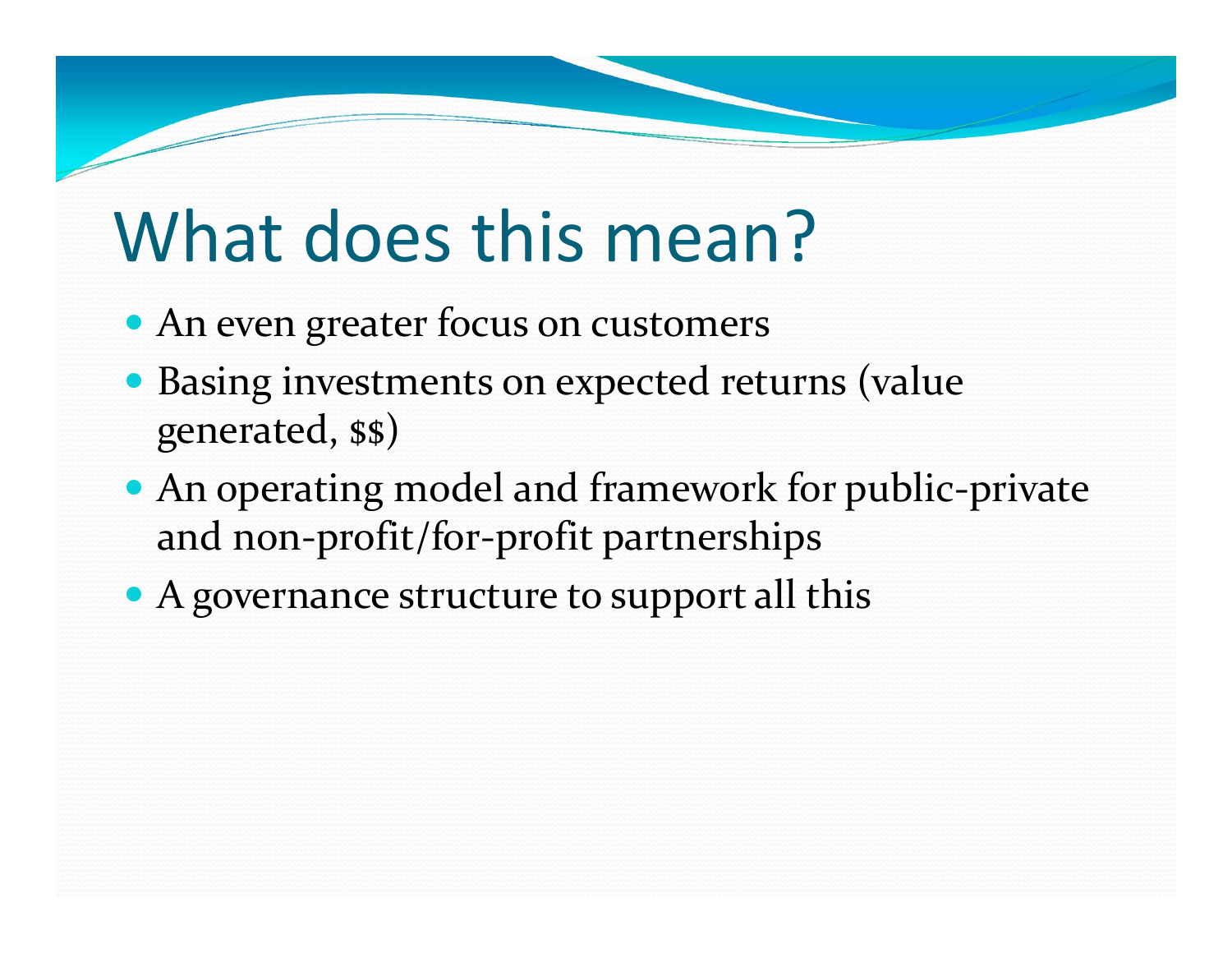#### Customer Focus

- Understand who are the customers (users)
- Understand what products they use, and how
- Understand how this generates value
- Identify opportunities for greater value
	- Other information
	- Other delivery mechanisms
	- Greater "market share"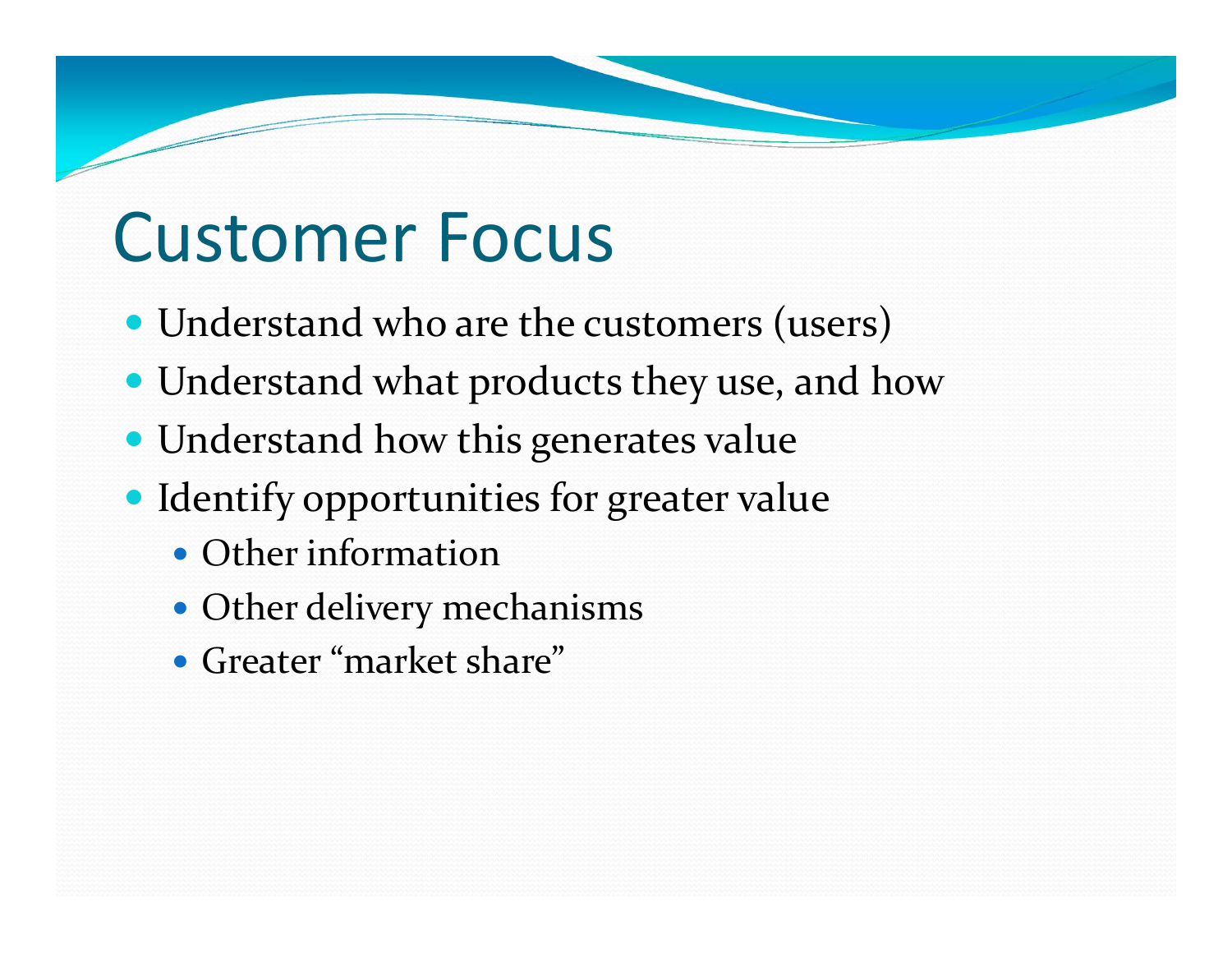## Fall 2011 Online User Survey

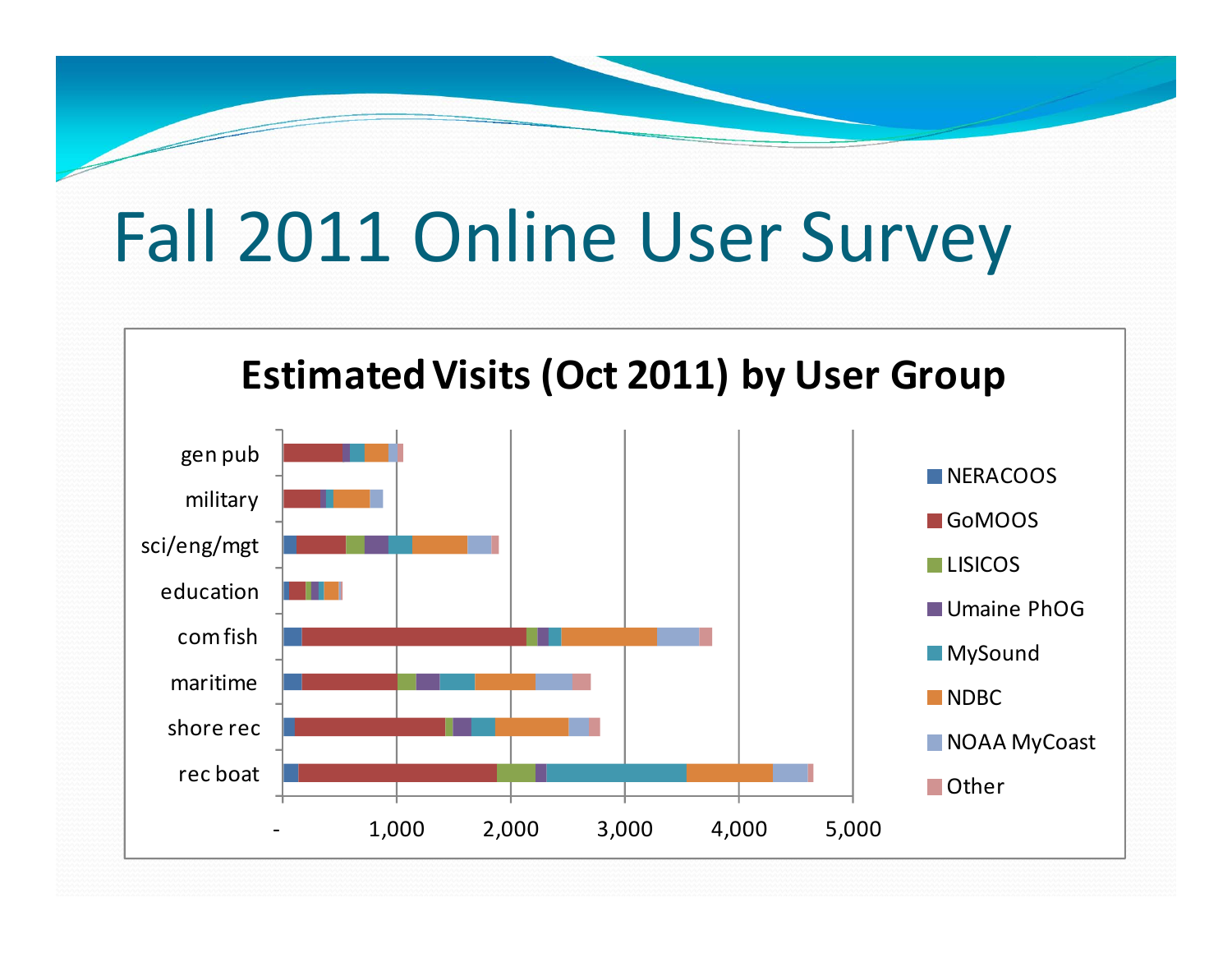## Website Analytics (NERACOOS)

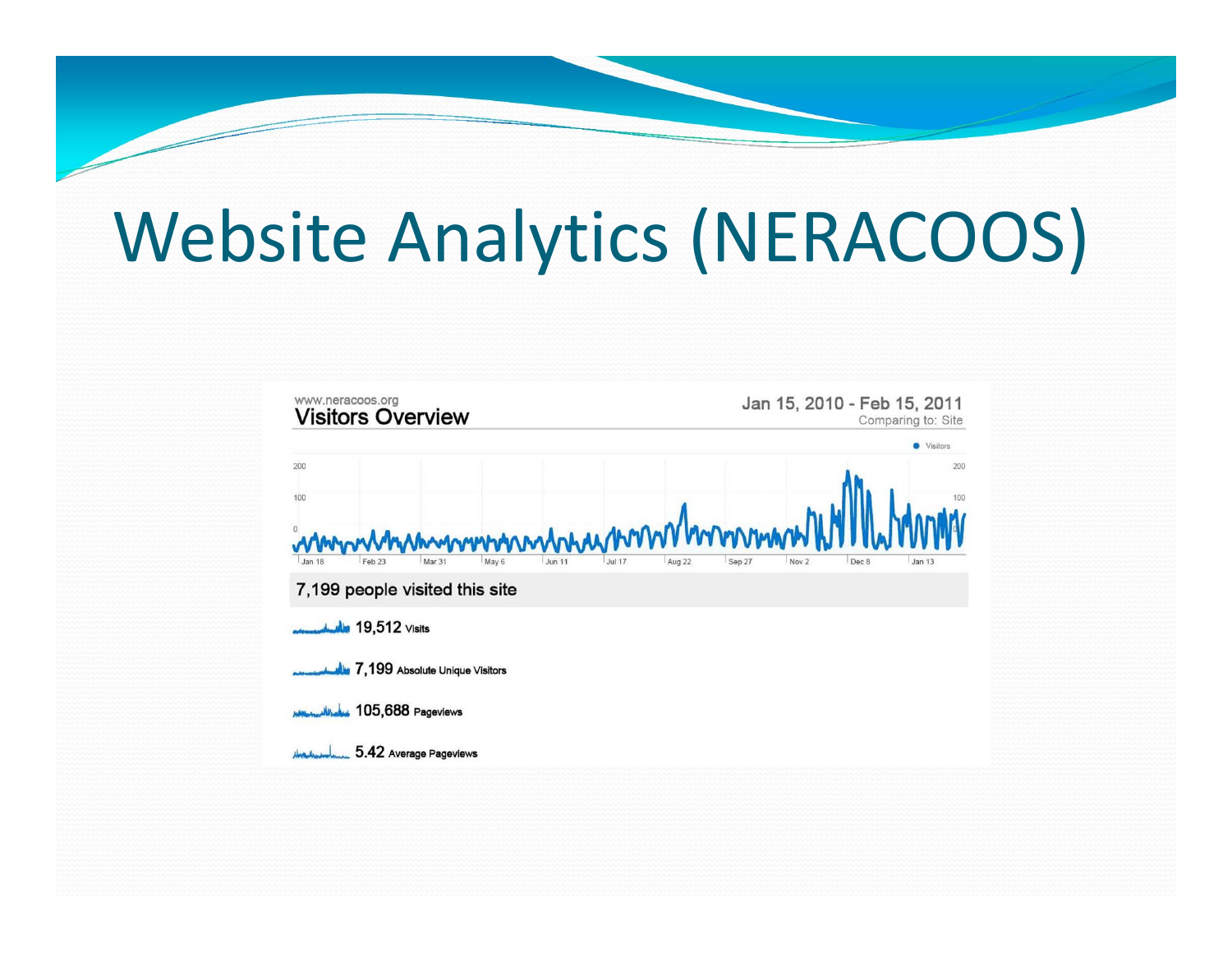### User Categories

- (1) casual or "one‐time" visitors use observing system web site once/year
- (2) occasional users visitors use observing system site on average <sup>10</sup> times/year
- (3) intensive users use observing system site on average <sup>100</sup> times/year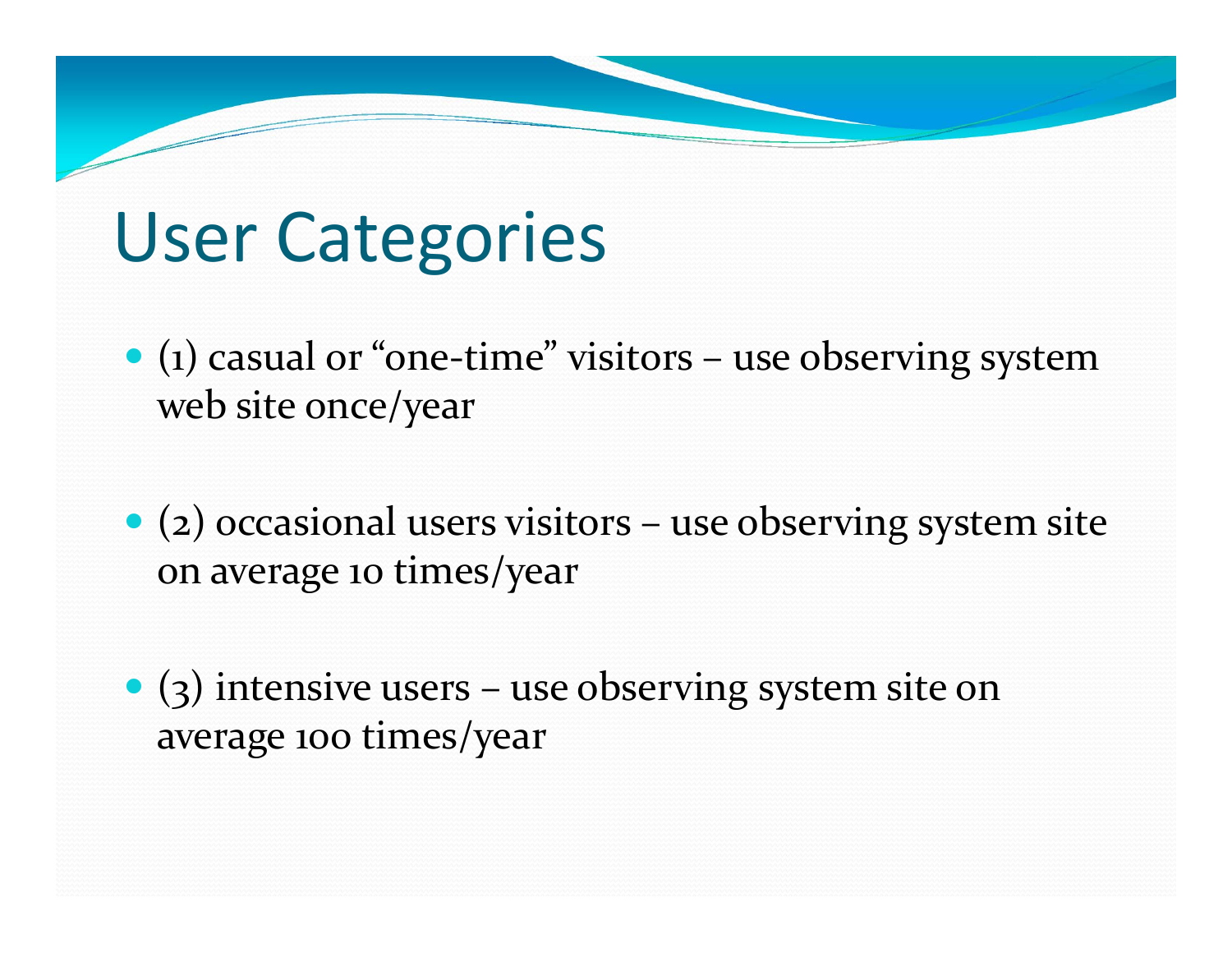## Scaling from Survey to Global

|                              | <b>Survey respondents</b><br>composition |              |         | <b>Global user group population</b> |            |            | <b>Global</b><br>annual<br>visits |
|------------------------------|------------------------------------------|--------------|---------|-------------------------------------|------------|------------|-----------------------------------|
|                              | $S_1$                                    | $S_{2}$      | $S_3$   | casual                              | occasional | intensive  |                                   |
| <b>Rec boating</b>           | $\mathbf{O}$                             | 60%          | $40\%$  | 3,780                               | 2,264      | 1,510      | 177,000                           |
| <b>Shore recreation</b>      | $\mathbf O$                              | $30\%$       | 70%     | 1,370                               | 410        | 960        | 101,000                           |
| <b>Maritime</b>              | $\mathbf{O}$                             | $\mathbf{O}$ | $100\%$ | 560                                 |            | 1,310      | 131,000                           |
| <b>Commercial</b><br>fishing | $\mathbf{O}$                             | $10\%$       | $90\%$  | <b>910</b>                          | 210        | 1,900      | 193,000                           |
| <b>Education</b>             | $\mathbf O$                              | $70\%$       | $30\%$  | <b>910</b>                          | 70         | 30         | 5,000                             |
| Sci/Eng/Mgr                  | $\mathbf{O}$                             | $2 - \%$     | $8o\%$  | 1490                                | 30         | 130        | 15,000                            |
| <b>Military</b>              | $\mathbf{O}$                             | $\mathbf{O}$ | $100\%$ | 250                                 |            | 250        | 25,000                            |
| <b>Gen public</b>            | $\Omega$                                 | 60%          | 40%     | 190,000                             | 1,040      | <b>690</b> | 269,000                           |

- About 200,000 individual users, >1 million "uses"
- $\bullet\,$  <10,000 users account for 90% of uses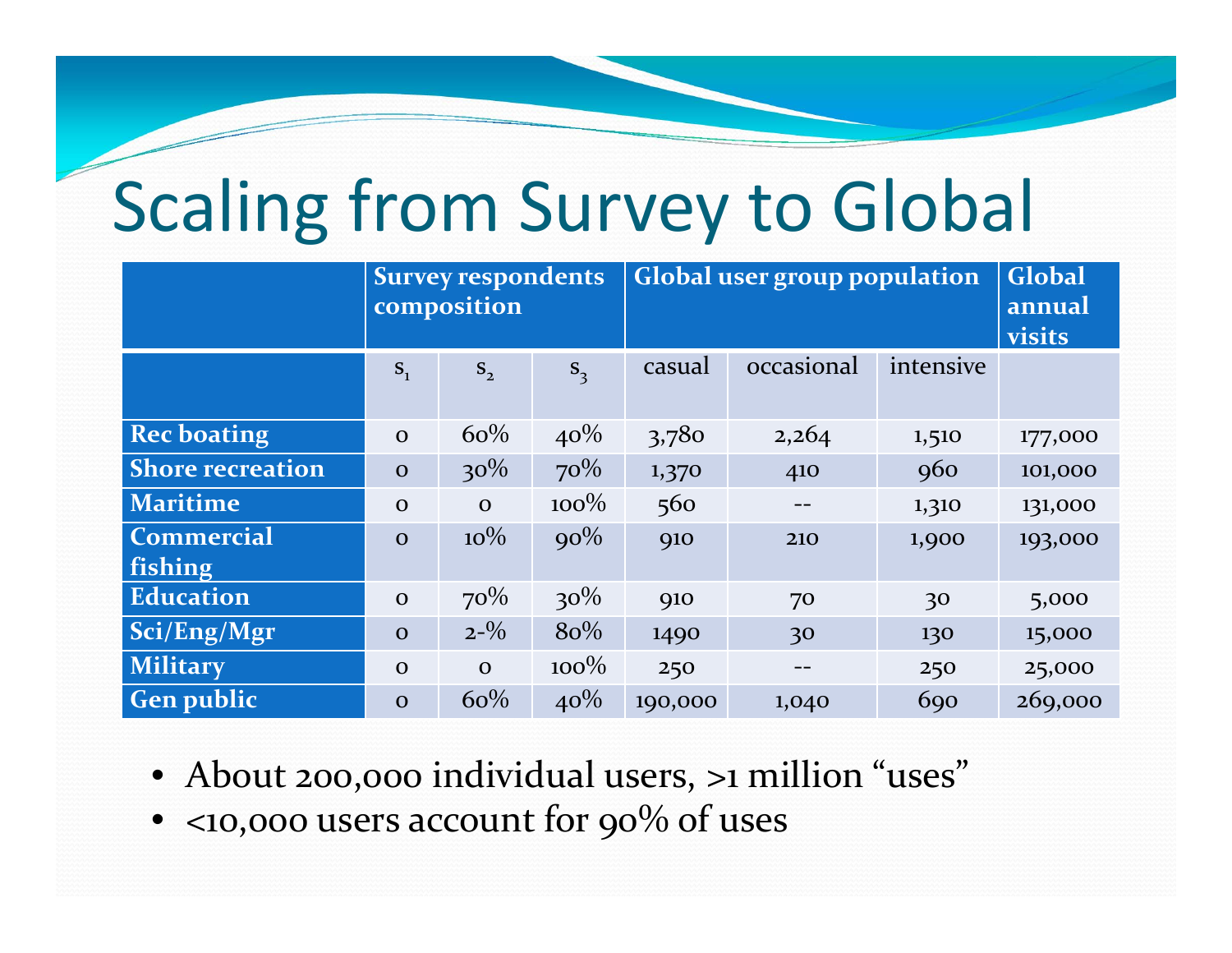#### Base Investments on Expected Returns

• Need a coherent financial model of how**investments**(assets, models, etc.) lead to **value**

• Commit to using it!

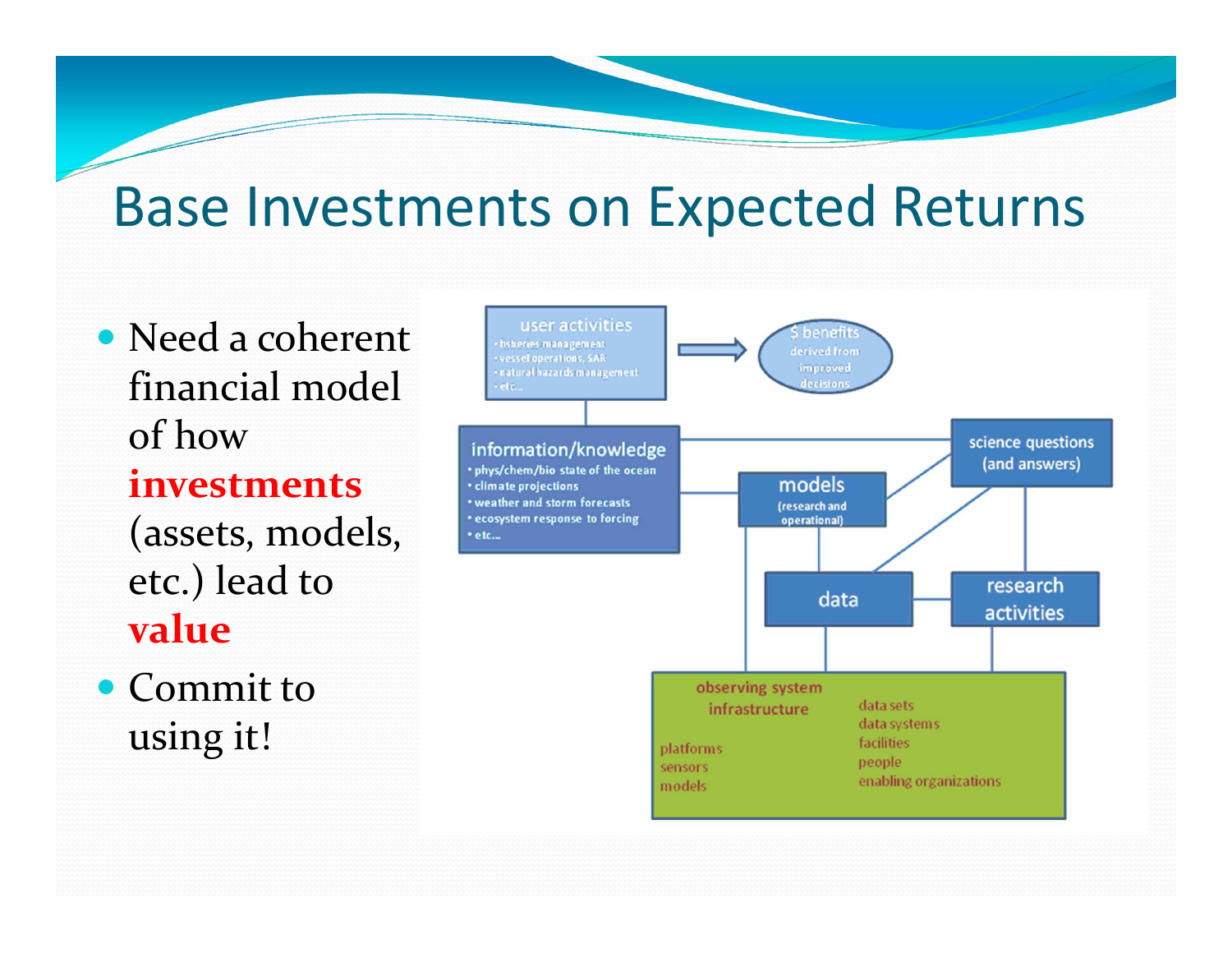#### Notes on Economic Value

- Not absolute depends on societal context and (changeable) human preferences
	- As opposed to, for example, temperature!
- Defined at the margin limits of extrapolation
	- Economic value is meaningful only for something that you can (realistically) "trade away"
- Value vs. impacts
	- Jobs, research budgets, …
- Value added (GDP) is usually the best measure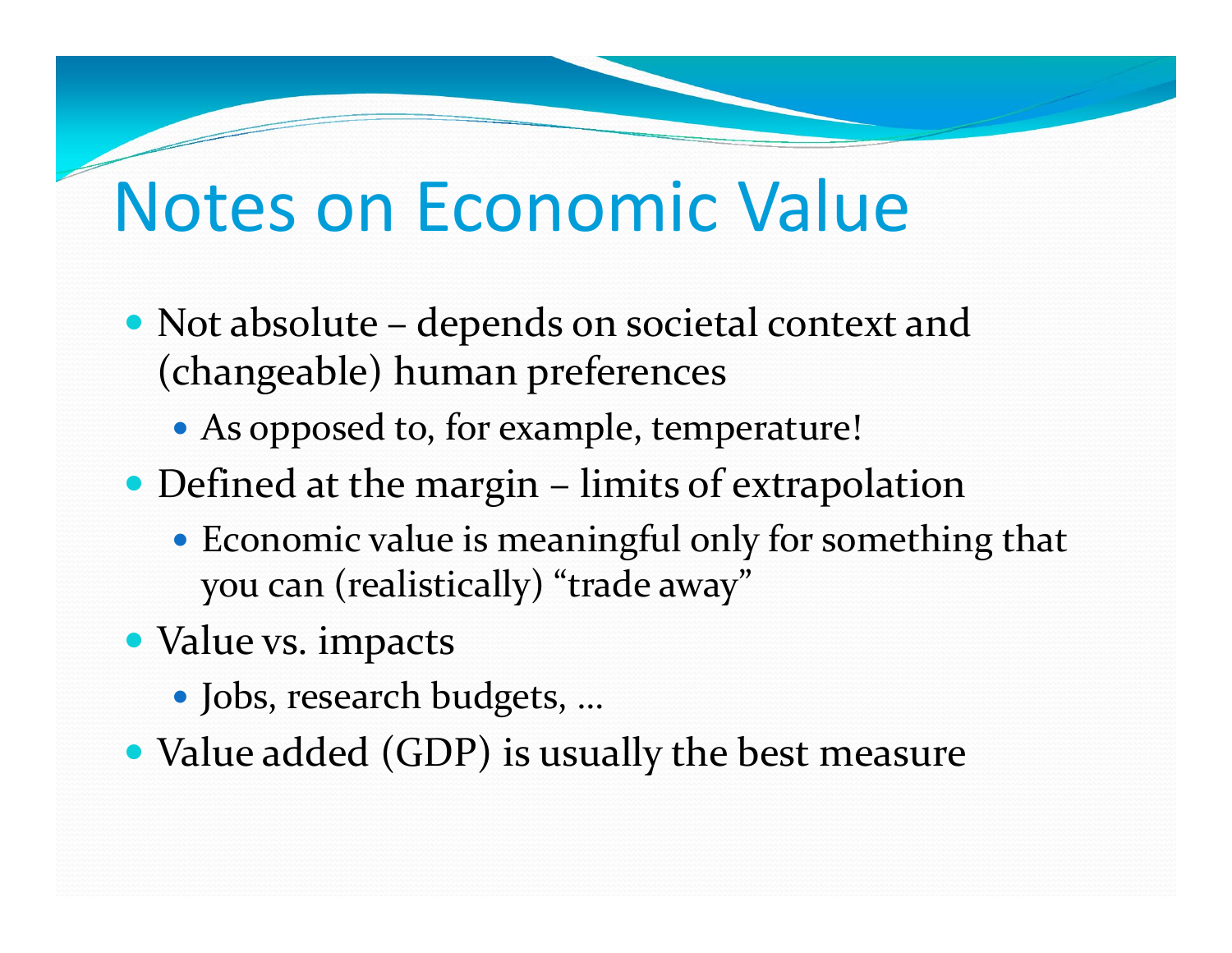#### Rough Estimate of Value Generated

|                           | Global<br>annual visits | Approx.<br>benefit per<br>decision (\$) | <b>Economic benefit</b><br>generated (\$) |
|---------------------------|-------------------------|-----------------------------------------|-------------------------------------------|
| <b>Rec boating</b>        | 177,000                 |                                         | 177,000                                   |
| <b>Shore recreation</b>   | 101,000                 | $\mathbf{1}$                            | 101,000                                   |
| <b>Maritime</b>           | 131,000                 | <b>10</b>                               | 1,313,000                                 |
| <b>Commercial fishing</b> | 193,000                 | 10                                      | 1,932,000                                 |
| <b>Education</b>          | 5,000                   | 1                                       | 5,000                                     |
| Sci/Eng/Mgr               | 15,000                  | 10                                      | 150,000                                   |
| <b>Military</b>           | 25,000                  | 100                                     | 2,500,000                                 |
| <b>Gen public</b>         | 269,000                 | $\Omega$                                |                                           |
| <b>Total</b>              |                         |                                         | 6,200,000                                 |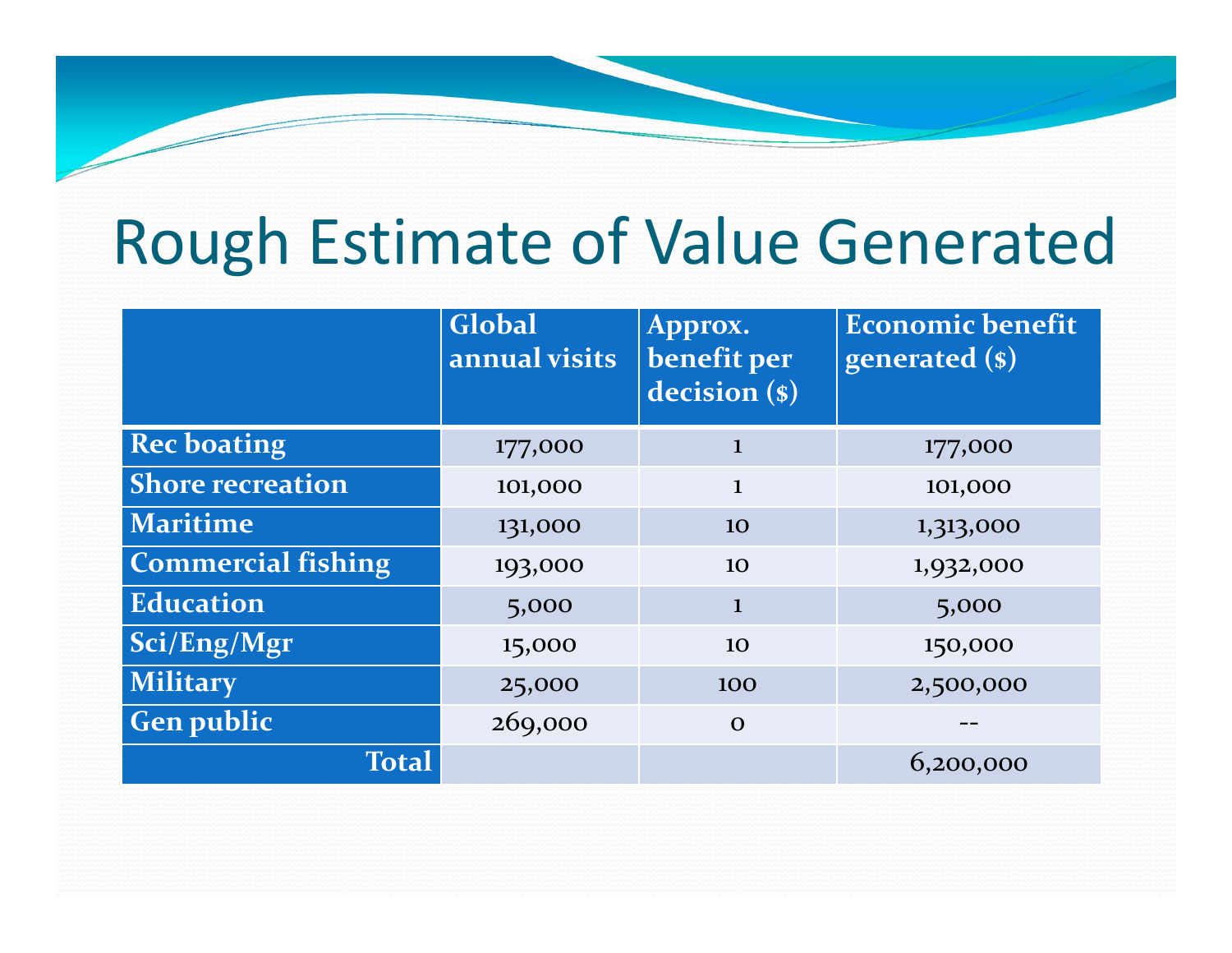#### The Big Questions on Investments

- Basic: what is the value generated by NERACOOS today?
- Better: How do we know this is the maximum value we can generate with today's resources?
- Best: What is the additional value that NERACOOS can generate with the next increment of funding – and how should that be deployed?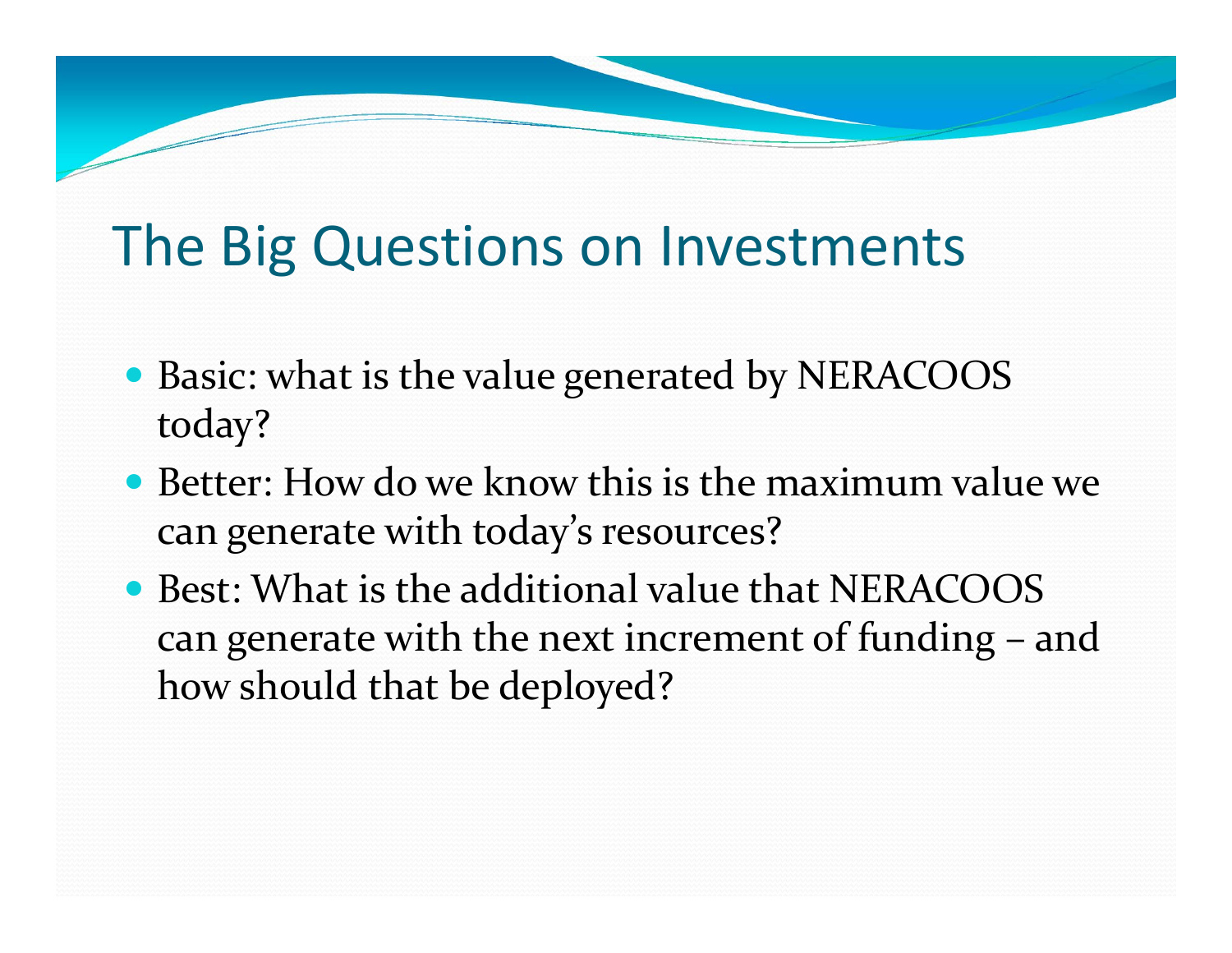#### Next Steps on Incorporating Economics into NERACOSS Investment Decisions

- Compare global user population estimates with user group size to identify outreach opportunities
- Complete mapping of NERACOOS infrastructure components (existing and proposed) to products
- Estimate value of proposed future investments or alternative configurations of NERACOOS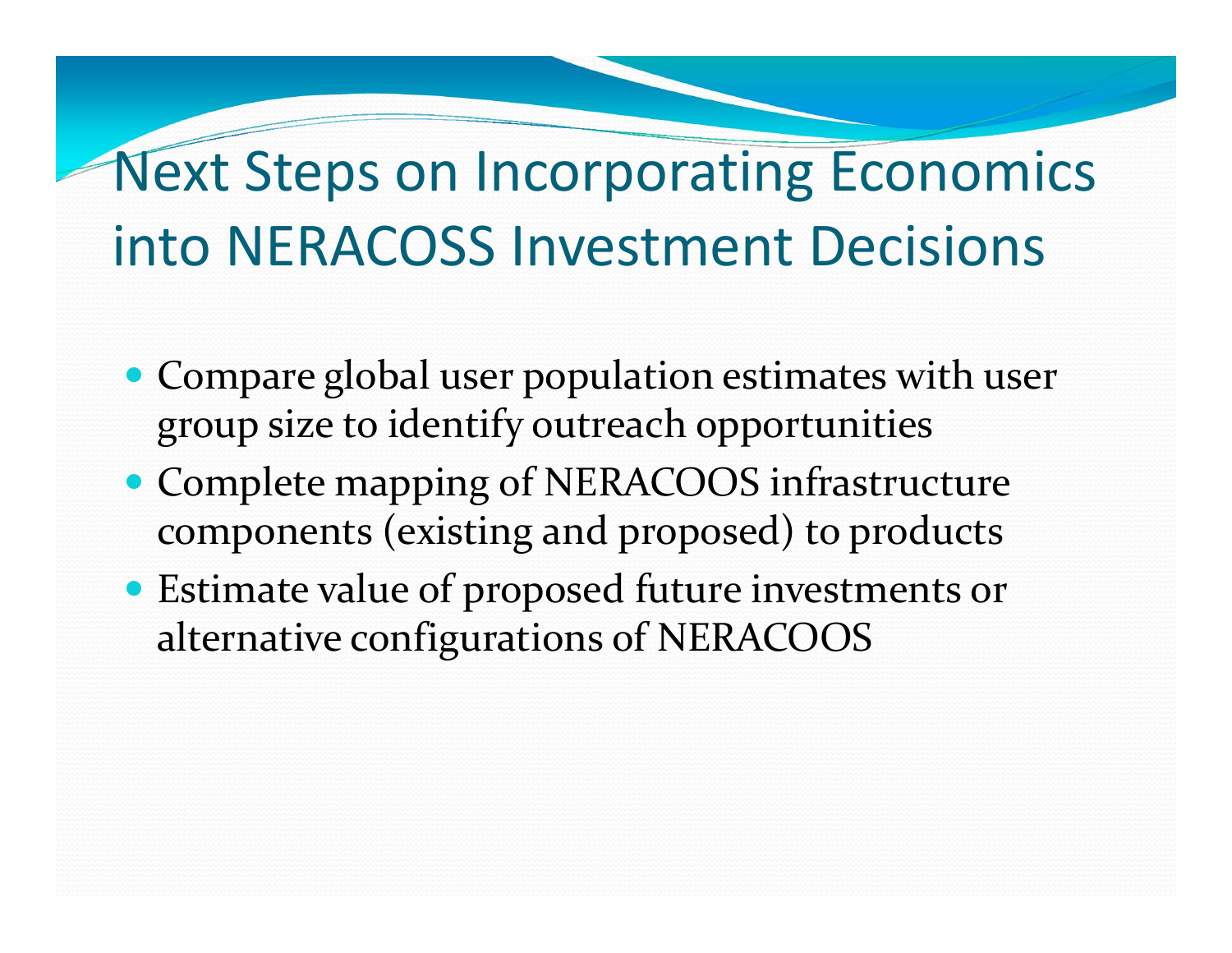#### Operating Model & Framework

- Consensus on boundaries between public and private roles (economic theory can help)
- Frameworks and legal structures for partnerships (resource flows, rights)
- Liability, quality control, etc.
- Build on lessons learned at NWS, NOS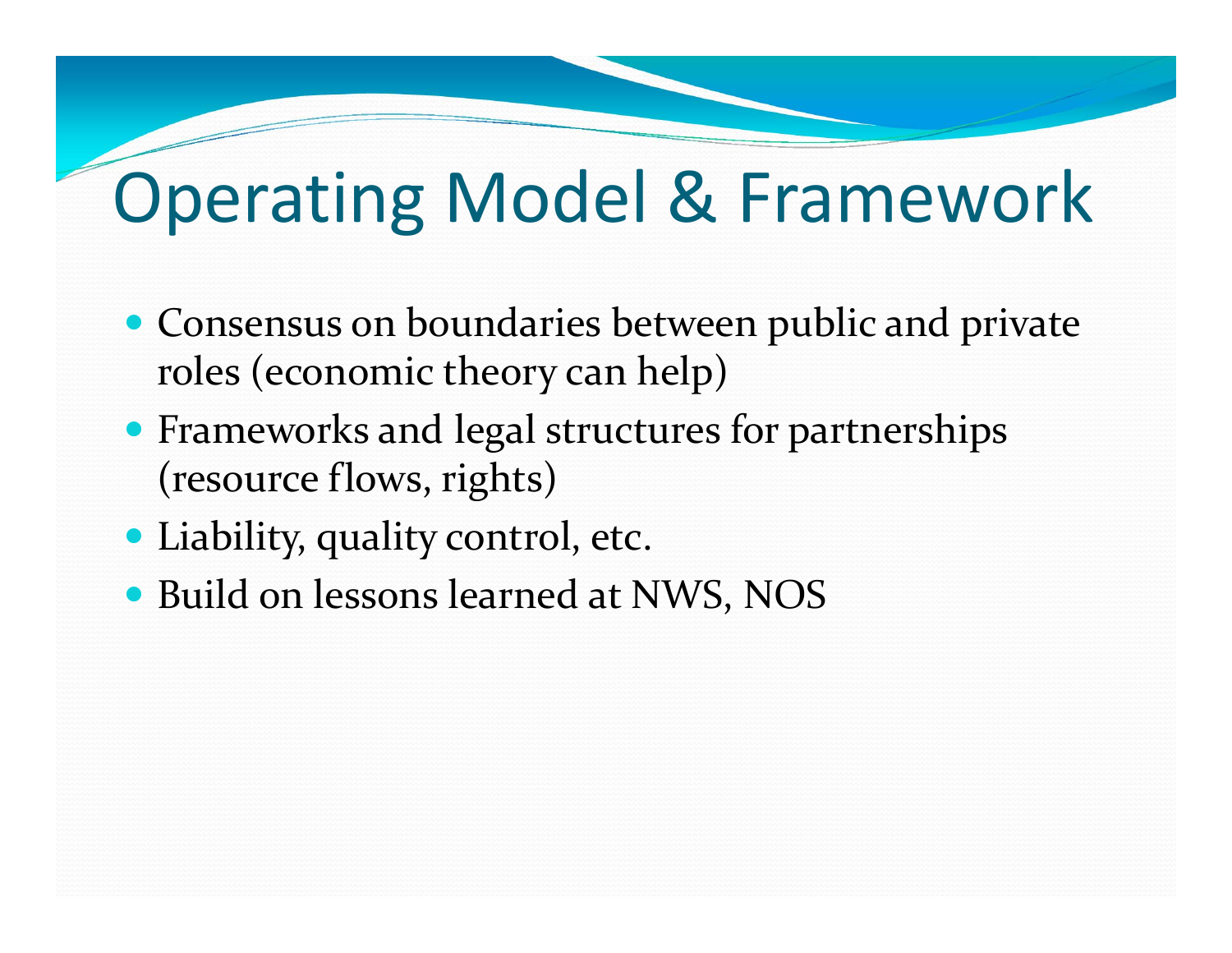#### Governance

- Mission
- Board composition
- Commitment of resources to market research, financial modeling, simulation experiments, and investment analysis